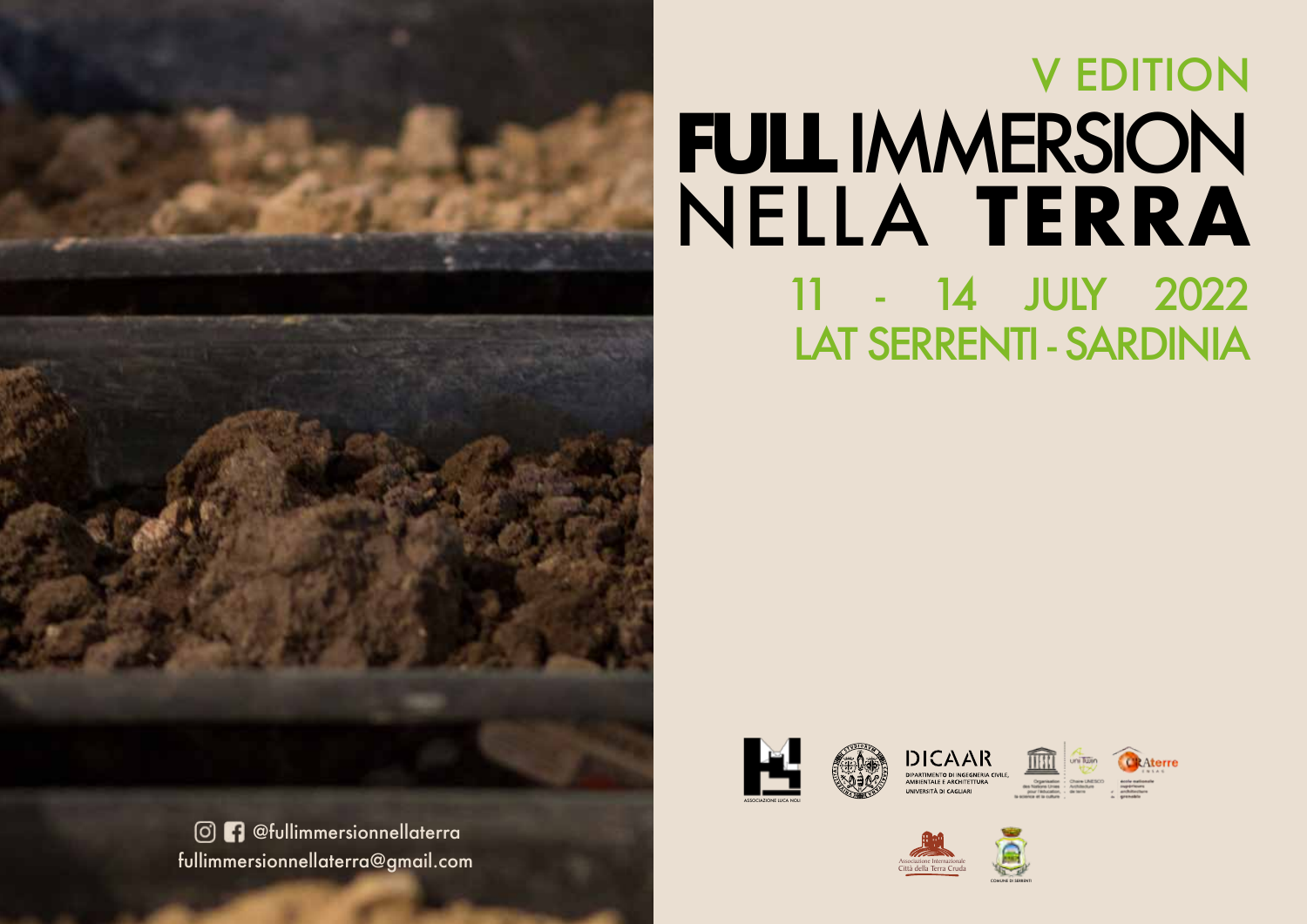

## **FULL IMMERSION NELLA TERRA V EDITION 11-14 JULY 2022**

The UNITWIN UNESCO Chair "Earthenn Architecture, Constructive Cultures and Sustainable Development"and the Luca Noli Association, in collaboration with the Municipality of Serrenti and the International Association of Earthen Cities, organize 4 days practical workshop on earthen constructive cultures.

The 4 workshops, lasting 8 hours a day, will be coordinated by professionals trained in CRAterre and will take place from Monday 11 to Thursday 14 July at the LAT Laboratorio Arti della Terra in Serrenti, in via Santa Barbara 108.

Participants will learn about the earth intended as a building material and the main techniques of use.

Participation is open to a minimum of 20 participants up to a maximum of 60.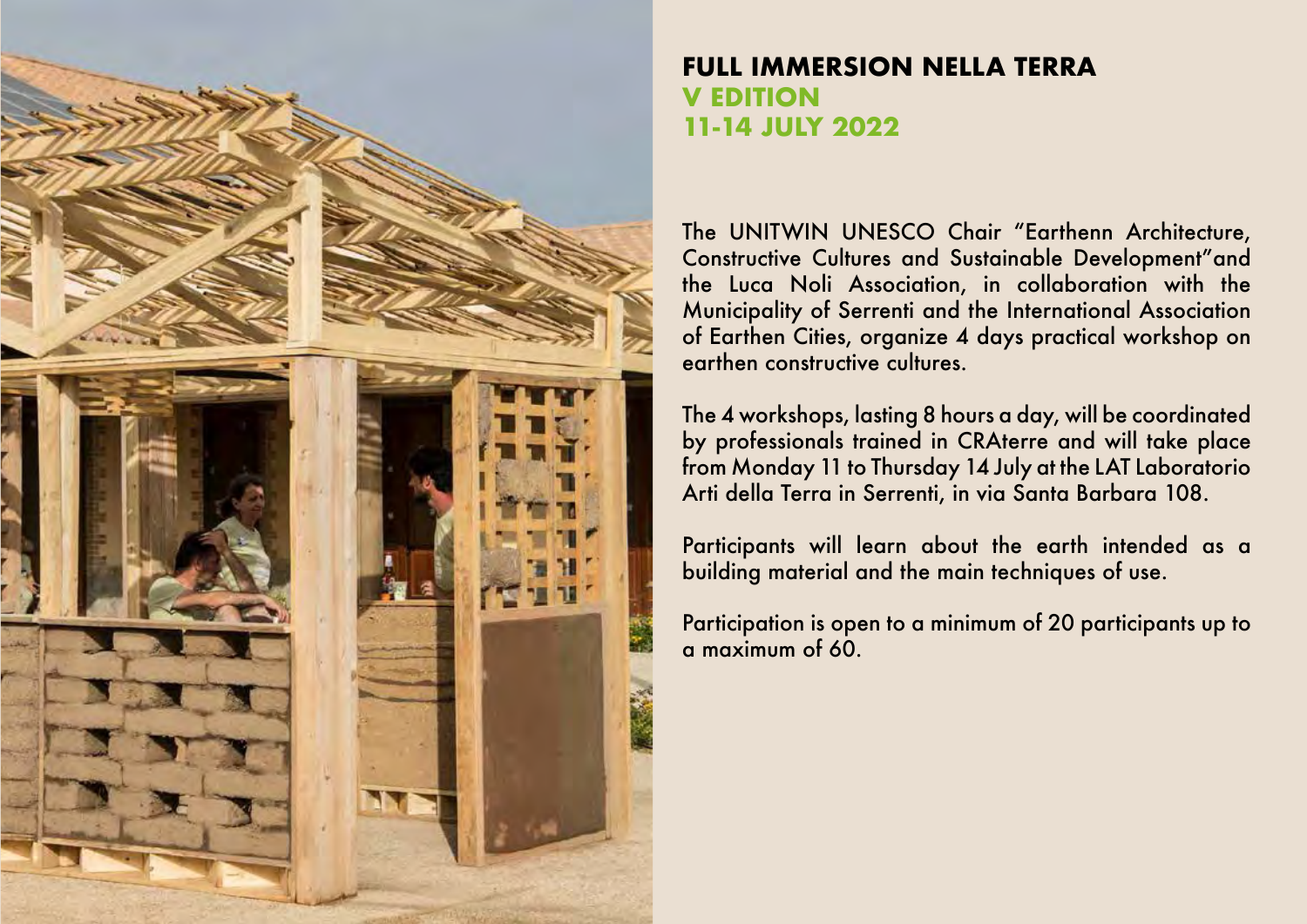

## **PROGRAM AND CONTENT OF THE WORKSHOPS**

LAT SERRENTI, Via Santa Barbara 108

Scientific coordination: Maddalena Achenza

**MONDAY 11 JULY** 9:00-17:00

#### **Module 01 | Getting to know raw earth**

Soil, matter and grains Site tests Test Carazas **Alina Negru**

#### **TUESDAY 12, WEDNESDAY 13, THURSDAY 14 LUGLIO** 9:00-17:00

#### **Module 02 | Mud brick + battle and daub**

Earthen choice Preparation of the mix and structure Mud brick (adobe) and filling of structures **Alessandro Serra - Miguel F. Mendes**

#### **Modulo 03 | Rammed earth**

Earthen choice Preparation of the mix and structure Rammed earth (Pisé) **Jean-Marie Le Tiec**

#### **Modulo 04 | Plasters and finishes**

Earthen choice Equipment description Preparation of the mixture and application of various types of plaster **Amanda Rivera Vidal**

Each module will be followed by a maximum of 10 students at a time.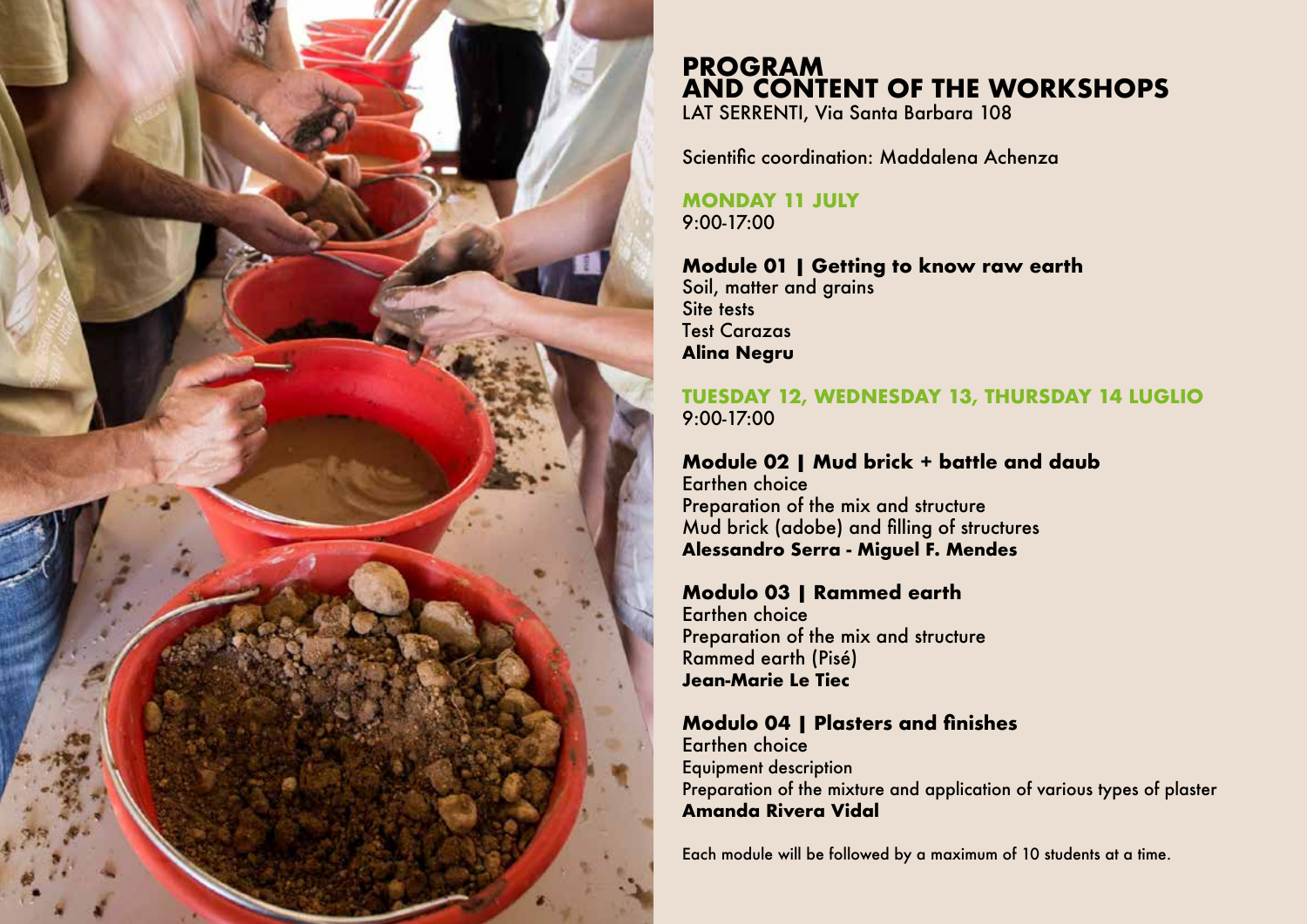

# **REGISTRATION**

#### **REGISTRATION DEADLINE 120 JUNE 2022**

| <b>Registration fees by</b>          | 30 May | 20 June            |
|--------------------------------------|--------|--------------------|
| Professionals/companies/individuals: | 300 €  | $350 \text{ } \in$ |
| Student UNICA/UNITWIN UNESCO:        |        | $150 \text{ } \in$ |
| <b>Members ICOMOS ISCEAH:</b>        |        | $150 \leq$         |
| <b>External Students/workers:</b>    | 200 €  | 250 €              |
| Single day participation:            | 80 €   |                    |

It is possible to follow the complete course by attending a different laboratory every day or choose to participate in the individual thematic workshops on a daily basis.

#### **To participate in the workshop it is mandatory to fill in the registration form at the following link: https://forms.gle/WjSnYm98EXQ4jXsTA**

### **MEAL**

The meal is NOT included in the registration fee. Lunch on site is served in a catering formula with an additional cost of about  $\epsilon$  9 which includes: 1 first or 1 second course + side dish, fruit, water and coffee (organic meal at km 0). Meals must be booked at the time of registration.

#### **USEFUL INFORMATION**

The workshop will be held at the LAT - Earth Arts Laboratory, in via Santa Barbara 108 (about 35 km from Cagliari), adjacent to the Botanical Garden. It is a large building built in raw earth that for years has housed the activities carried out by the University of Cagliari and by the International City of Raw Earth Association.

Information: fullimmersionnellaterra@gmail.com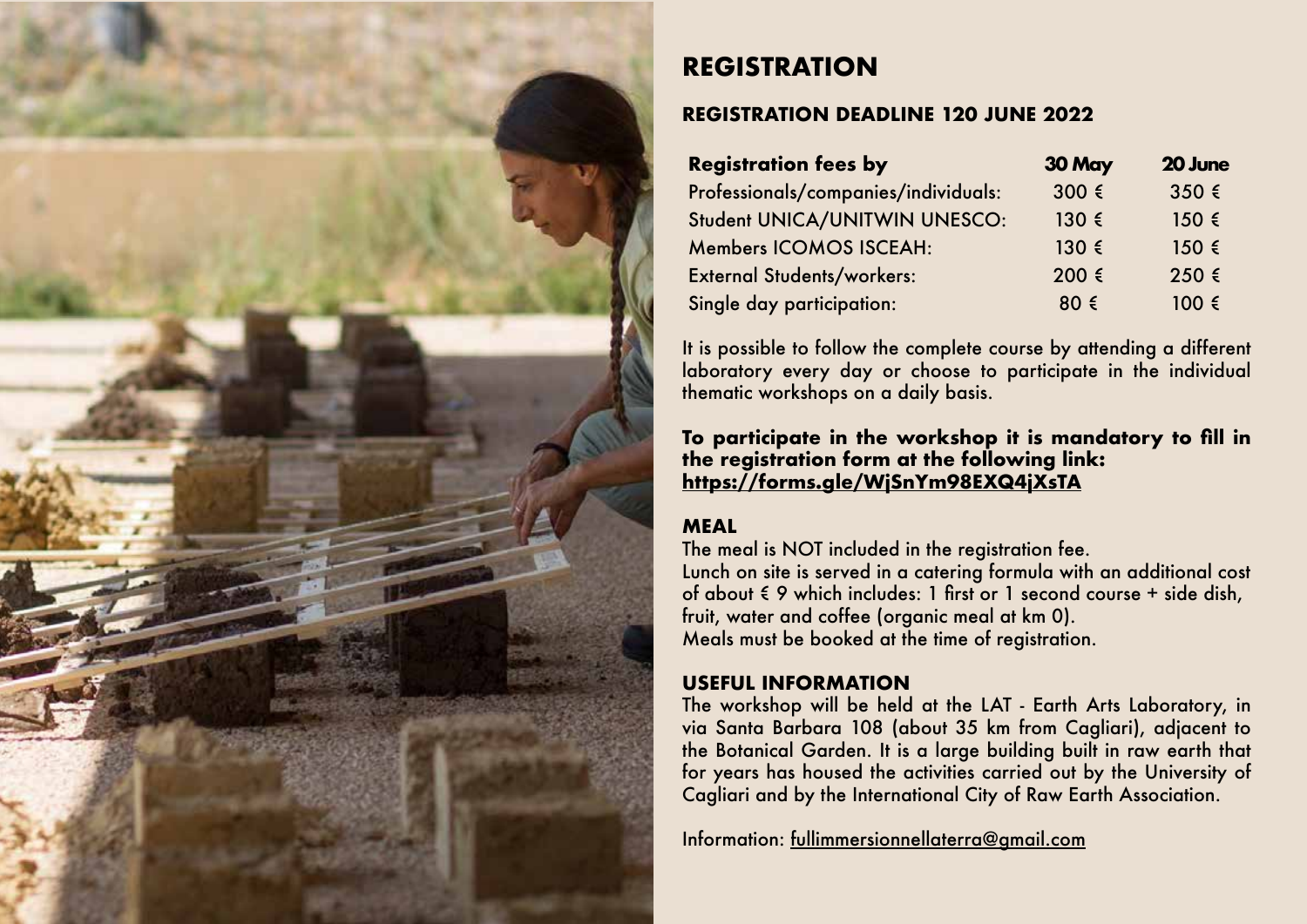

# **CURRICULUM**



#### **MADDALENA ACHENZA Architect / CEEA - CRATerre**

She is a lecturer at the University of Cagliari, in charge of the UNESCO Unitwin Chair "Earthen architecture, constructive cultures and sustainable development". She is the coordinator of the LABTERRA - Study and Research Center on earthen architecture at the same University. President of ISCEAH Scientific Committee of ICOMOS for the Earthen Architectural Heritage.



#### **ALINA NEGRU Architect / DSA - CRATerre**

PhD student with research in anthropology at the University of Timisoara focused on earthe construction techniques. She is part of the cross-border research group (Romania, Hungary, Serbia) which organizes the Regio Earth Festival, the first traveling festival on architecture, design and art made with earth.



#### **MIGUEL FERREIRA MENDES Architect / DPEA - CRATerre**

He studied architecture in Lisbon and Milan, obtained a Master's degree in Ecological Architecture at the School of Architecture in San Francisco, in cooperation with Biosphere2 and the Convento da Orada Foundation. He co-founder of the Centro da Terra in Portugal.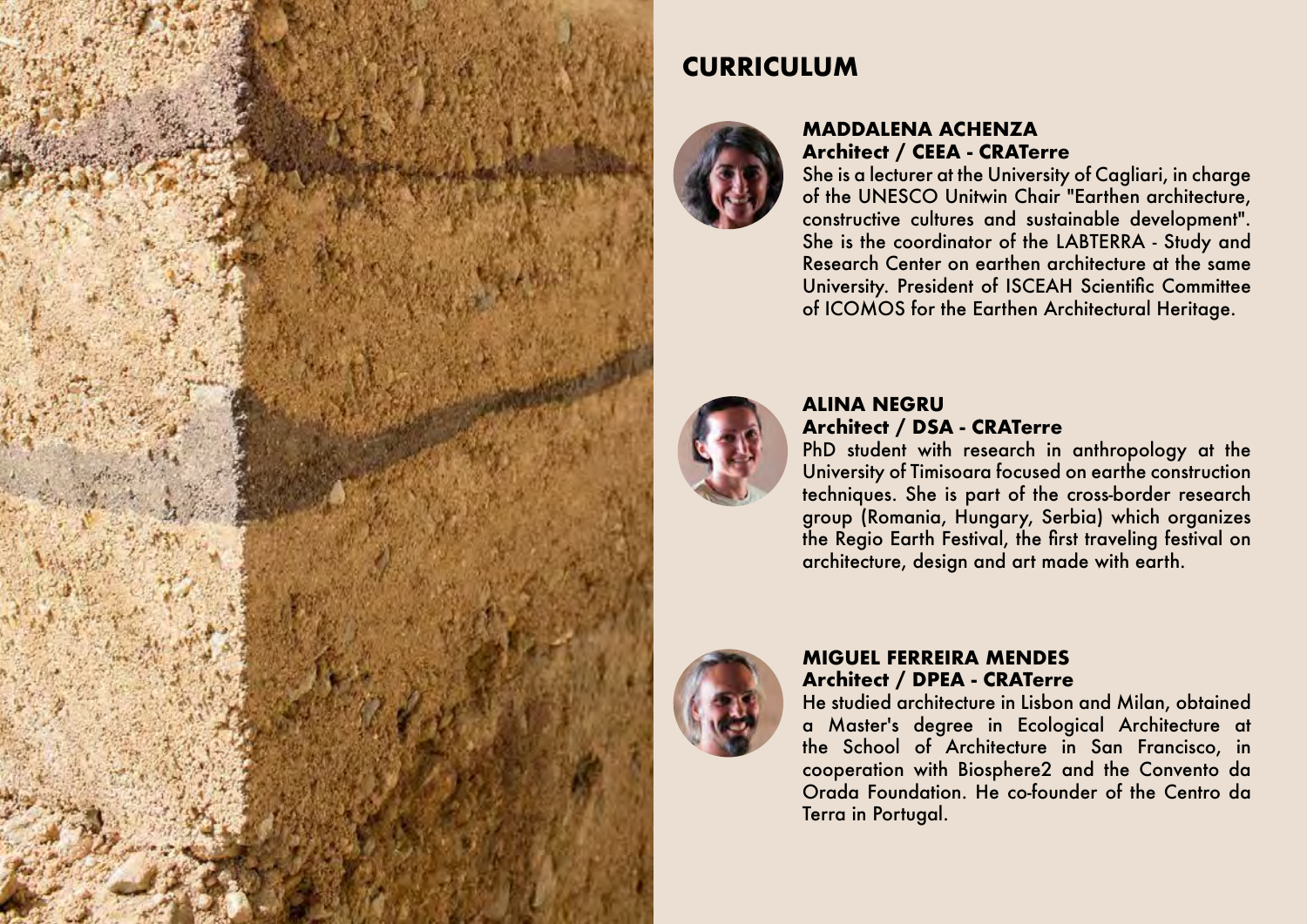



#### **ALESSANDRO SERRA Architect / DSA - CRATerre**

He has worked with earthen construction in Morocco, Peru, France, Romania and Italy. He founded, with Alina Negru, the TerraPia Association, within which he organizes and holds specialization and in-depth courses



#### **JEAN-MARIE LE TIEC Architect / DPEA - CRATerre**

Since 2005 he has been working as an architect within the NAMA studio and as a teacher - researcher in CRATerre, at the Grenoble School of Architecture. In the CRAterre laboratory he participated in the drafting of the French rules on pisè.



#### **AMANDA RIVERA VIDAL Architect / DSA - CRATerre**

PhD student in architecture at the University of Cagliari ad Master in Cultural Heritage at the Catholic University of Chile. She is co-founder of ESTIERRA and ECoT. Teacher at the Universities of Talca in Chile. Vice President of ICOMOS ISCEAH, member of PROTERRA and ICOMOS CIAV.